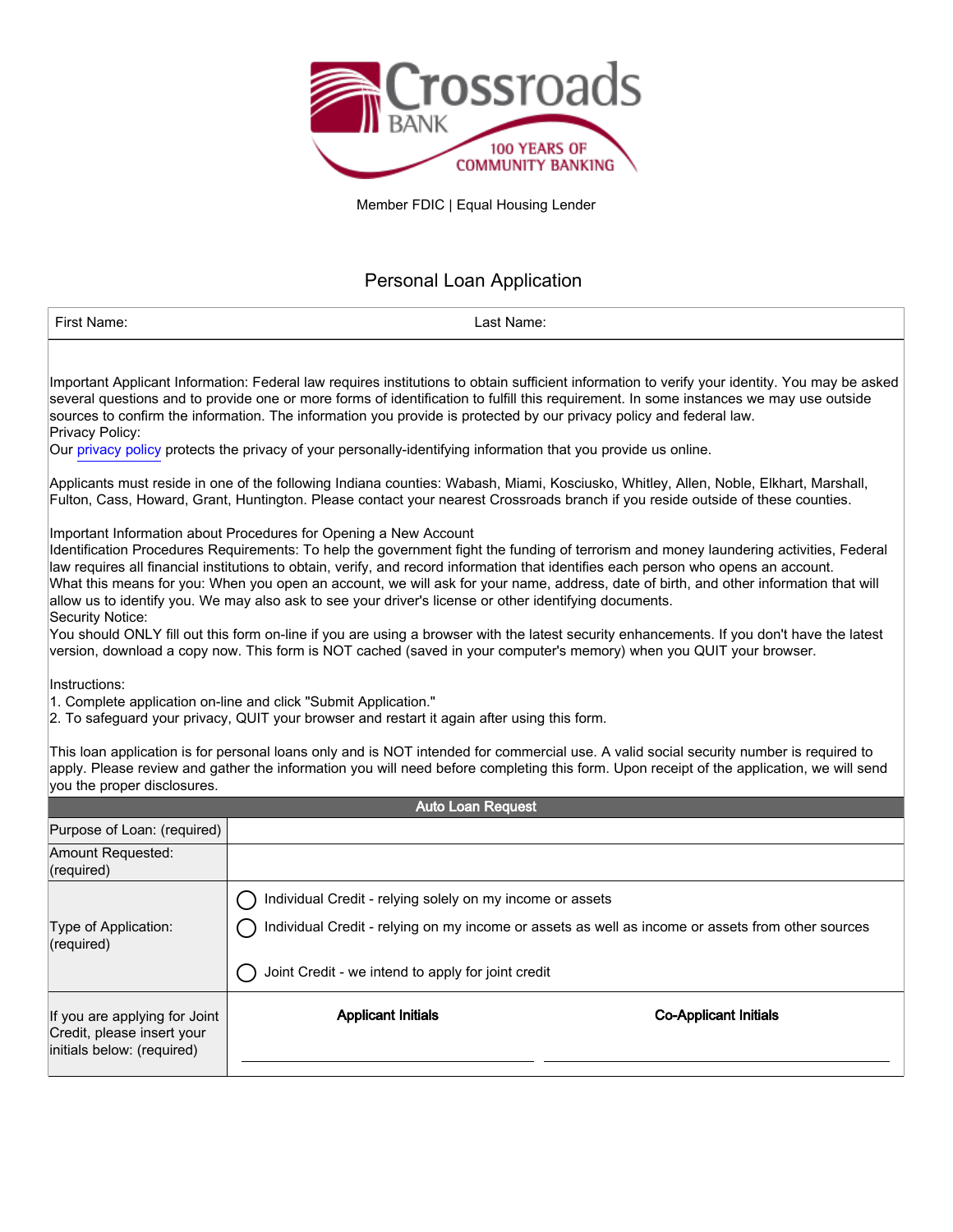| Term Requested:                                                          | 24 mos.<br>36 mos.<br>Other:<br>$(\ )$                                                |                       |                     |  |  |
|--------------------------------------------------------------------------|---------------------------------------------------------------------------------------|-----------------------|---------------------|--|--|
|                                                                          |                                                                                       | <b>Applicant</b>      |                     |  |  |
| <b>First Name</b>                                                        |                                                                                       | <b>Middle Initial</b> | <b>Last Name</b>    |  |  |
| Date of Birth                                                            |                                                                                       |                       | Social Security No. |  |  |
|                                                                          | Your E-mail Address                                                                   |                       |                     |  |  |
|                                                                          | <b>Home Phone</b>                                                                     |                       | <b>Work Phone</b>   |  |  |
|                                                                          |                                                                                       | Residence             |                     |  |  |
| Your Primary Residence:<br>(required)                                    | Own with Mortgage<br>$\overline{C}$<br>No Mortgage<br>C .<br>Rent<br>$(\ )$<br>Other: |                       |                     |  |  |
| <b>Address Information</b><br>(required)                                 | Address Line 1<br>Address Line 2                                                      |                       |                     |  |  |
|                                                                          | City                                                                                  | State                 | ZIP Code            |  |  |
| <b>Years At Present Address</b><br>Your Monthly rent or Mortgage Payment |                                                                                       |                       |                     |  |  |
| <b>Your Previous Address</b><br><b>Years at Previous Address</b>         |                                                                                       |                       |                     |  |  |
|                                                                          | Home Information<br>Property Address (If different from above)<br>Years in this Area  |                       |                     |  |  |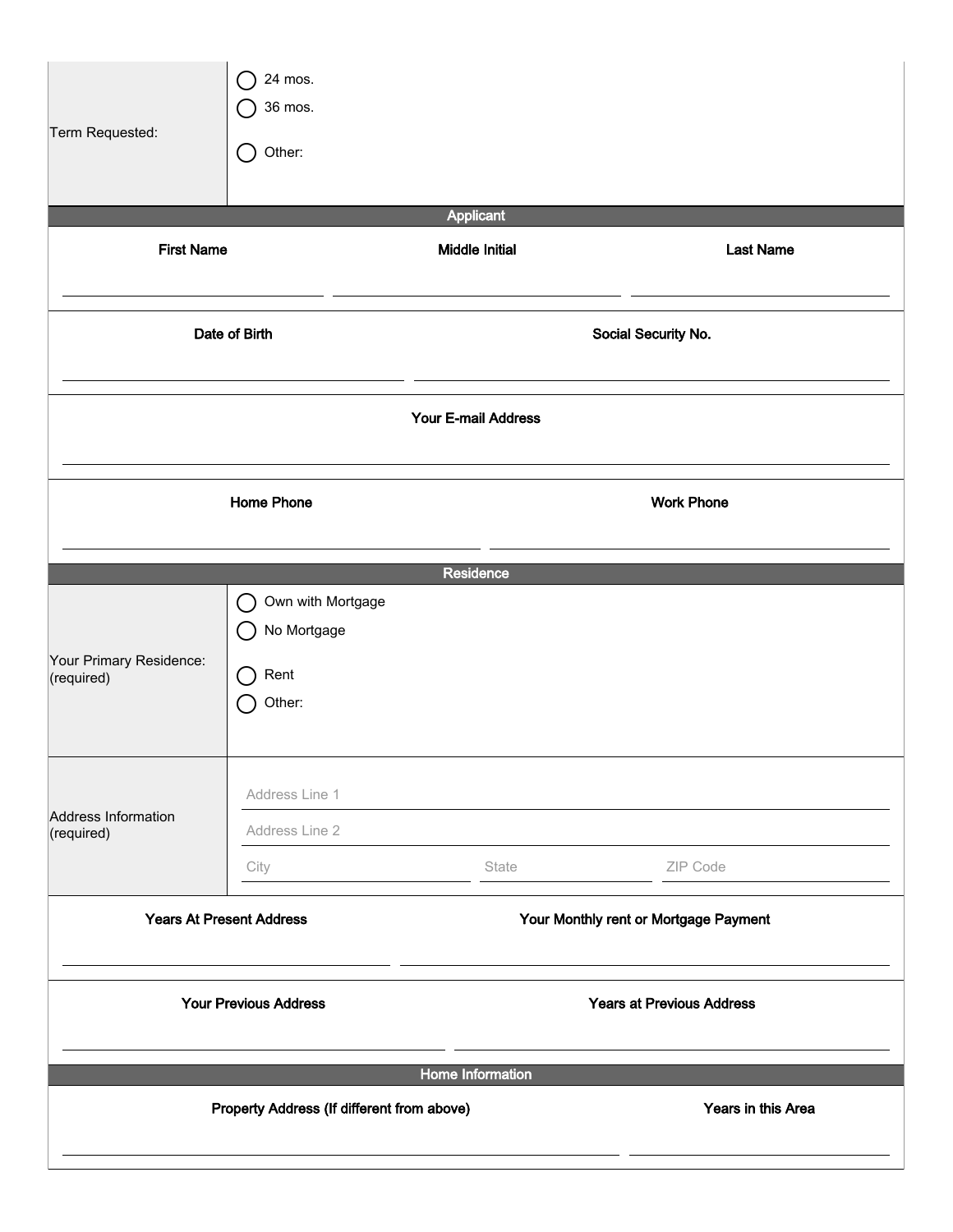| <b>Current Mortgage Holder</b> |                              |                               |                                   |  |  |
|--------------------------------|------------------------------|-------------------------------|-----------------------------------|--|--|
| <b>Purchase Price</b>          |                              | <b>Market Value</b>           | Mortgage Balance                  |  |  |
|                                |                              | <b>Employment</b>             |                                   |  |  |
| Your Present Employer          |                              |                               | Phone                             |  |  |
| Address Information            | Address Line 1               |                               |                                   |  |  |
| (required)                     | Address Line 2<br>City       | State                         | ZIP Code                          |  |  |
|                                | Monthly Gross Salary         | <b>Position/Title</b>         | <b>Employment Date</b>            |  |  |
|                                | <b>Other Monthly Income</b>  |                               | Source of Other Income            |  |  |
| <b>Previous Employer</b>       |                              |                               | <b>Years at Previous Employer</b> |  |  |
| Address Information            | Address Line 1               |                               |                                   |  |  |
| (required)                     | Address Line 2<br>City       | State                         | ZIP Code                          |  |  |
|                                |                              | <b>Additional Information</b> |                                   |  |  |
|                                | Your Checking Account Number |                               | <b>Institution Name</b>           |  |  |
|                                | Your Savings Account Number  |                               | <b>Institution Name</b>           |  |  |
|                                |                              |                               |                                   |  |  |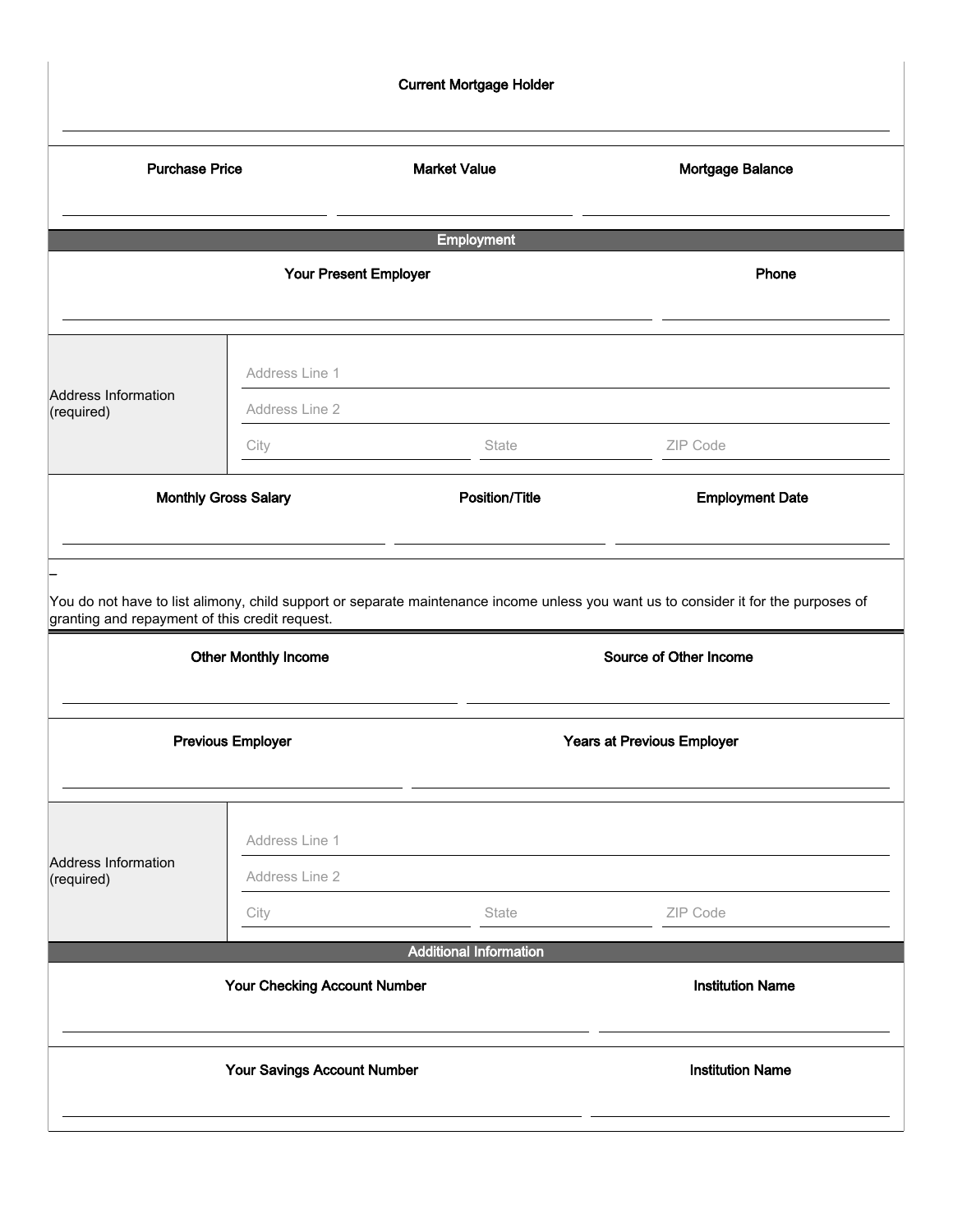| Name of Creditor                                                      | Approx. Balance                |                               | <b>Monthly Payment</b>                | Collateral, if any |  |
|-----------------------------------------------------------------------|--------------------------------|-------------------------------|---------------------------------------|--------------------|--|
|                                                                       |                                |                               |                                       |                    |  |
|                                                                       |                                |                               |                                       |                    |  |
| <b>Total Amount of Other</b><br>Monthly Payments not listed<br>above: |                                |                               |                                       |                    |  |
|                                                                       |                                | Co-Applicant                  |                                       |                    |  |
| <b>First Name</b>                                                     |                                | <b>Middle Initial</b>         |                                       | <b>Last Name</b>   |  |
| Date of Birth                                                         |                                | Social Security No.           |                                       |                    |  |
|                                                                       |                                | <b>Your E-mail Address</b>    |                                       |                    |  |
| <b>Home Phone</b>                                                     |                                |                               | <b>Work Phone</b>                     |                    |  |
|                                                                       |                                | <b>Co-Applicant Residence</b> |                                       |                    |  |
|                                                                       | Own with Mortgage<br>Own Clear |                               |                                       |                    |  |
| Your Primary Residence:                                               | Rent<br>Other:                 |                               |                                       |                    |  |
| Address Information                                                   | Address Line 1                 |                               |                                       |                    |  |
|                                                                       | Address Line 2                 |                               |                                       |                    |  |
|                                                                       | City                           | State                         |                                       | ZIP Code           |  |
| <b>Years At Present Address</b>                                       |                                |                               | Your Monthly Rent or Mortgage Payment |                    |  |
| <b>Your Previous Address</b>                                          |                                |                               | <b>Years at Previous Address</b>      |                    |  |
|                                                                       |                                |                               |                                       |                    |  |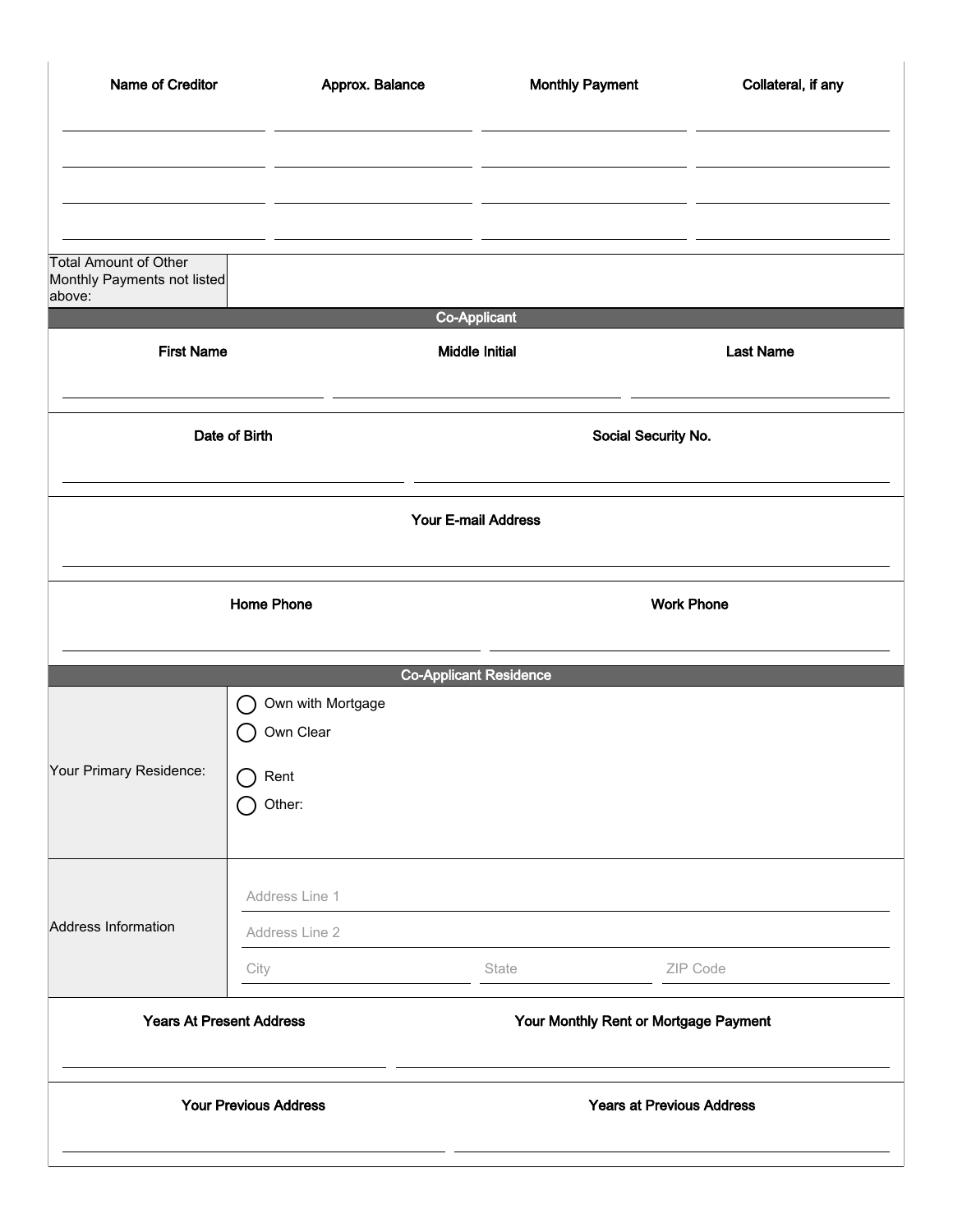| <b>Co-Applicant Home Information</b>                                                                                                |                                     |                                            |                         |  |  |
|-------------------------------------------------------------------------------------------------------------------------------------|-------------------------------------|--------------------------------------------|-------------------------|--|--|
| Property Address (If different from above)                                                                                          |                                     |                                            | Years in this Area      |  |  |
| <b>Current Mortgage Holder</b>                                                                                                      |                                     |                                            |                         |  |  |
| <b>Purchase Price</b>                                                                                                               |                                     | <b>Market Value</b><br>Mortgage Balance    |                         |  |  |
|                                                                                                                                     |                                     | <b>Co-Applicant Employment</b>             |                         |  |  |
| Your Present Employer                                                                                                               |                                     |                                            | Phone                   |  |  |
|                                                                                                                                     | Address Line 1                      |                                            |                         |  |  |
| Address Information                                                                                                                 | Address Line 2                      |                                            |                         |  |  |
|                                                                                                                                     | City                                | State                                      | ZIP Code                |  |  |
| <b>Monthly Gross Salary</b>                                                                                                         |                                     | Position / Title                           | <b>Employment Date</b>  |  |  |
| You do not have to list alimony, child support or separate maintenance income unless you want us to consider it for the purposes of |                                     |                                            |                         |  |  |
| granting and repayment of this credit request.<br><b>Other Monthly Income</b><br>Source of Other Income                             |                                     |                                            |                         |  |  |
| <b>Previous Employer</b>                                                                                                            |                                     | <b>Years at Previous Employer</b>          |                         |  |  |
|                                                                                                                                     | Address Line 1                      |                                            |                         |  |  |
| <b>Address Information</b>                                                                                                          | Address Line 2                      |                                            |                         |  |  |
|                                                                                                                                     | City                                | State                                      | ZIP Code                |  |  |
|                                                                                                                                     | <b>Your Checking Account Number</b> | <b>Co-Applicant Additional Information</b> | <b>Institution Name</b> |  |  |
|                                                                                                                                     |                                     |                                            |                         |  |  |